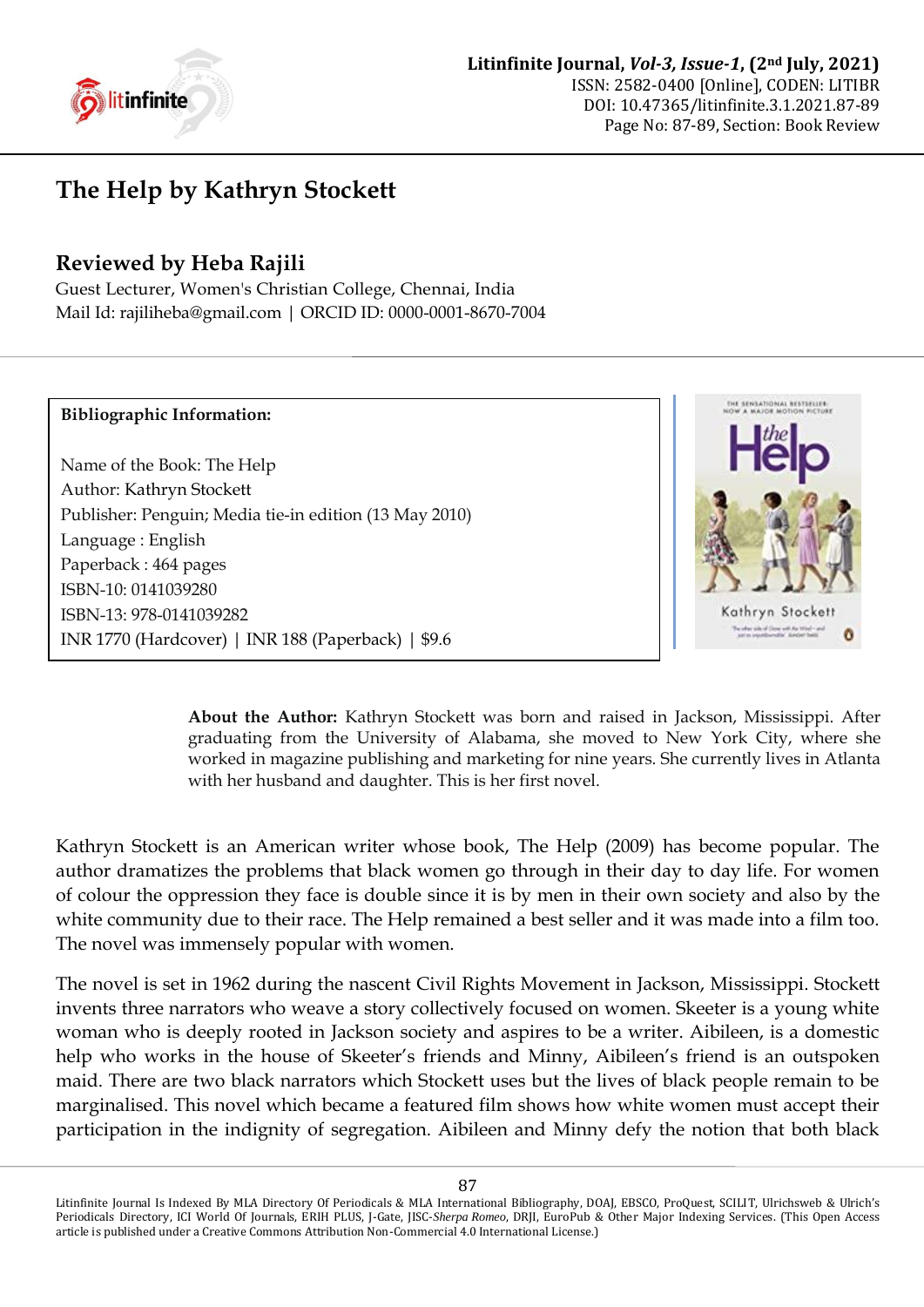

and white women are ignorant about each other's lives. In fact, black women know the lives of white women quite well and the lessons were taught to them by their own mothers (39).

The characters in the novel are divided into different racial camps but their speech pattern reveals the black difference in the novel. Even though the novel is set in Mississippi it is only the African American characters who use non Standard English. Here speech becomes an indication of racial difference. The difference is indicated in the way in which black bodies are represented. They are shown as being absent or large and dark. The black men are not seen as important human beings but Minny's husband Leroy is the only one who is given importance in the novel.

In the novel the action is focused on Hilly Holbrook's Home Help Sanitation Initiative which proposed separate washrooms for domestic workers. Here the black bodies were seen to be diseased but it ironical because the white people invite the black women to their homes to clean personal spaces, cook and take care of their children. The stories of these women in the town both black and white are all entwined together. The novel shows a time when there were social lines which could not be crossed and what happened when people dared to cross them. Stockett writes partly from her own experience of growing up in that place with a close relationship with her family's maid and so it can be seen as a memoir.

The novel shows the interaction between a white woman Skeeter Phelan and the black maids. After finishing her study Skeeter travelled to her hometown to find Constantine her favourite maid with whom she shared unforgettable memories. Skeeter worked as a journalist and wrote articles about maids and housekeeping and that led her to meet Aibileen, Minny and other black maids in the town. Aibileen was a black maid who worked for the Leefolts family as a nanny. She took care of a two year old baby girl called Mae Mobley Leefolts who loved Aibileen. Skeeter was Mae Mobley's mother's friend. Just like Aibileen, Minny also worked for a white family. She worked for Hilly Holbrook and was fired since she refused to use the black maid's toilet.

Hilly is another important character in the novel and she is Skeeter's childhood friend. Though they grew up together their perspectives about racism in Mississippi were different. Hilly was the leader of the Junior League and she held a prominent position among white women of the town. She told Skeeter that she was working on a project regarding the real condition of black maids in Jackson, Mississippi. The aim of the project proposed by Hilly was that white families should provide toilets for their black maids outside. Skeeter disagreed with Hilly's idea and she secretly sought Aibileen's help and asked if she also wanted to do something to reverse the condition. After completing the project Skeeter decided to publish it and when it was published it become popular in Jackson.

The novel as well as the film directed by Tate Taylor created controversy upon their release. The novel spent 100 weeks on the New York Times Best seller List and the screen adaptation was the thirteenth top engrossing film of 2011. The novel and the film recall several of the tropes that recur throughout many popular representations of the genre. They revolve around white characters and portray the racist behaviour especially between them and the black workers.

Litinfinite Journal Is Indexed By MLA Directory Of Periodicals & MLA International Bibliography, DOAJ, EBSCO, ProQuest, SCILIT, Ulrichsweb & Ulrich's Periodicals Directory, ICI World Of Journals, ERIH PLUS, J-Gate, JISC-*Sherpa Romeo*, DRJI, EuroPub & Other Major Indexing Services. (This Open Access article is published under a Creative Commons Attribution Non-Commercial 4.0 International License.)